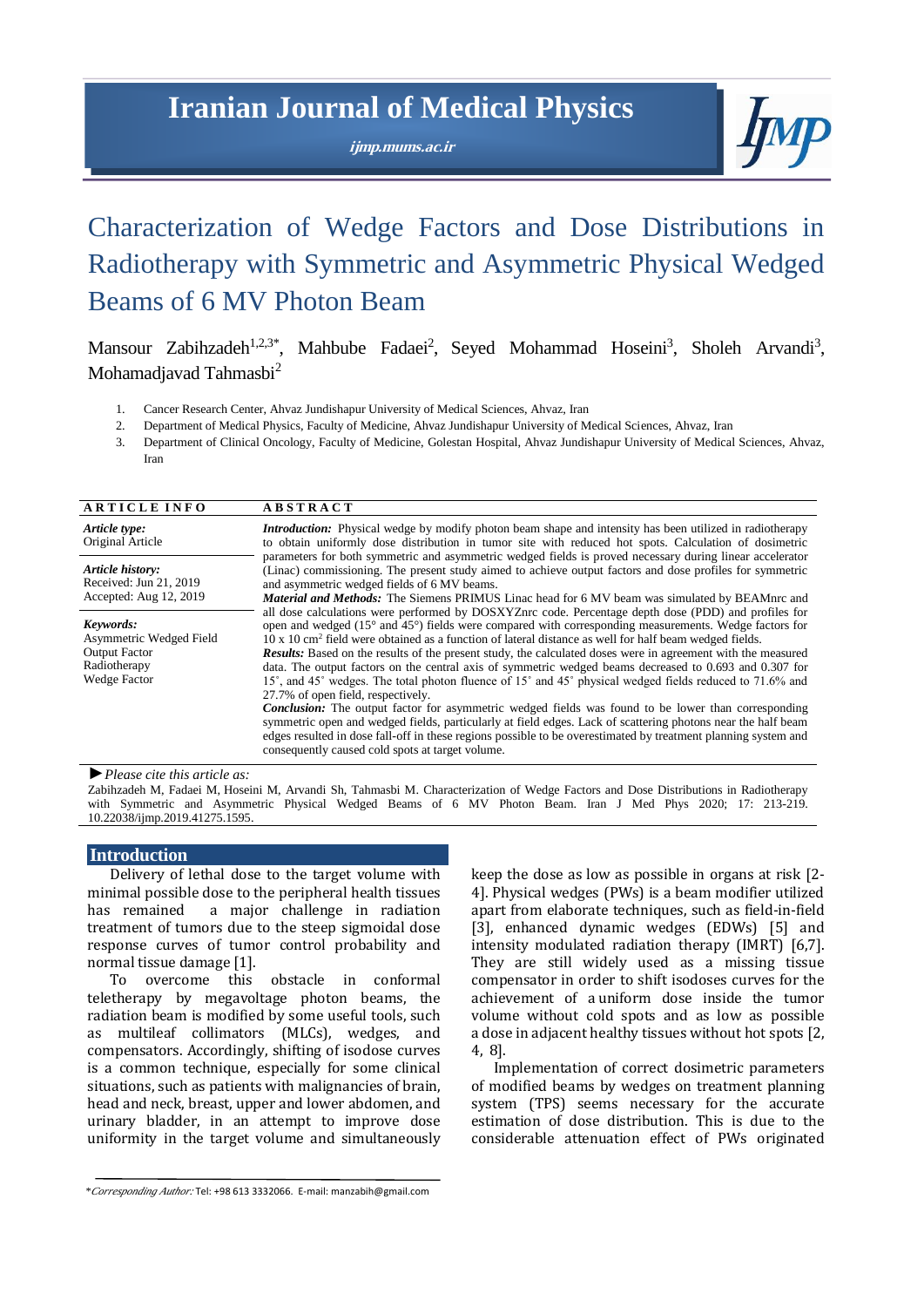from their high atomic number (i.e. stainless steel, lead or tungsten alloys) [5, 9-12]. The radiation intensity strongly varies in the angled direction of the wedge; therefore, the detector dimension should be as small as possible to maintain the essential electron equilibrium and spatial resolution [13]. However, the dosimetric parameters are usually measured for symmetric wedged fields rather than various asymmetric types used in clinical situations. Wedge factor is commonly measured on the central axis of beam and its variation with off-axis distance is not implemented on TPS or applied in manual calculation method to predict dose distributions. In addition, the measurement of all essential parameters, such as output factors and dose profiles for a variety of wedge angles, field sizes, depths, and photon energies, is very time-consuming and tedious. Analytical methods were recommended to calculate wedged dose distribution since some of these essential varieties are frequently neglected due to high workload of radiation departments [14].

Monte Carlo (MC) simulation method is one of the most accurate methods currently used to transport radiation beams for medical applications with no limitations of direct measurements, especially for complex radiation treatment procedures, such as beam modification by compensators [15], MLCs [16,17], and wedges [18,19].

For asymmetric physical wedged beams, a reliable dosimetric data based on direct measurements or/and MC calculations are needed to verify dose calculations of commercial TPS. The change in scattered photons in asymmetric fields is an influential factor in the calculation of the accurate dose distribution which is not implemented in TPS and not considered for daily manual calculations. In this regard, owing to aforementioned complexities, dosimetric properties, such as percentage depth dose (PDD), dose profile curves, and output factors of symmetric and asymmetric open and wedged beams for 6 MV photons of PRIMUS Siemens linear accelerator (Linac) were calculated by EGSnrc-based BEAMnrc and DOSXYZnrc codes.

## **Materials and Methods**

# *Output, Percentage Depth Dose, and Dose Profile Measurements*

The PDDs and dose profiles (at depth of 10 cm) were measured for 6 MV photon beam energies of a Siemens Primus Plus medical Linac with and without (open field) PWs by  $0.13 \text{ cm}^3$  ionization chamber with DOSE1 electrometer (Scanditronix-Wellhofer, Germany) at source to surface distance (SSD) of 100 cm and for field sizes of  $6 \times 6$ ,  $10 \times 10$  and  $20 \times 20$  cm<sup>2</sup>. The IBA Blue Phantom (IBA-Dosimetry, Schwarzenbruck, Germany) with the dimensions of  $50 \text{ x}$ 50 x 50 cm<sup>3</sup> was used for data measurements which were processed by Dosimetry Software RFA plus (Version 5.2, Scanditronix-Wellhofer, Germany). Each measurement was repeated three times with the

precision of  $\pm$  0.2%. All dose measurements were carried out according to the recommendations of international atomic energy agency (IAEA) protocol, TRS-398 [13]. The wedge factor is defined as the ratio of the doses in water at the reference point of 10 x 10 cm<sup>2</sup> field size with and without the wedge [13].

## *Benchmarking Of 6 MV-Modeled Siemens Linear Accelerator Head: Open and Symmetric Wedged Photon Beams*

The Linac head (Siemens PRIMUS-6 MV photon mode, USA) was modeled by EGSnrc-based BEAMnrc code [20]. All the dimensions and materials required to build the MC model of Linac head were obtained from vendor-supplied datasheets. Using BEAMnrc code, the exit window, target, primary collimator and flattening filter, monitoring chambers, mirror, jaws and PW filters were simulated by proper component modules (CMs), including SLAB, FLATFILT, CHAMBER, MIRROR, JAWS and PIRAMIDS, respectively. In this regard, the wedges made of steel alloy with non-linear profiles were positioned under the X-jaws at a distance of 40.2 cm from the x-ray target. A schematic of modeled Linac head is depicted in Figure 1.



Figure 1. The Z-Y view of a model designed for simulations

Source number 19 was utilized to make an elliptical shape for Gaussian distribution of primary electrons with a Gaussian energy spectrum [20]. Different parameters of incident electron beam (such as energy and radial distribution) were tuned to hit on the transmitting bremsstrahlung target by trial and error method until the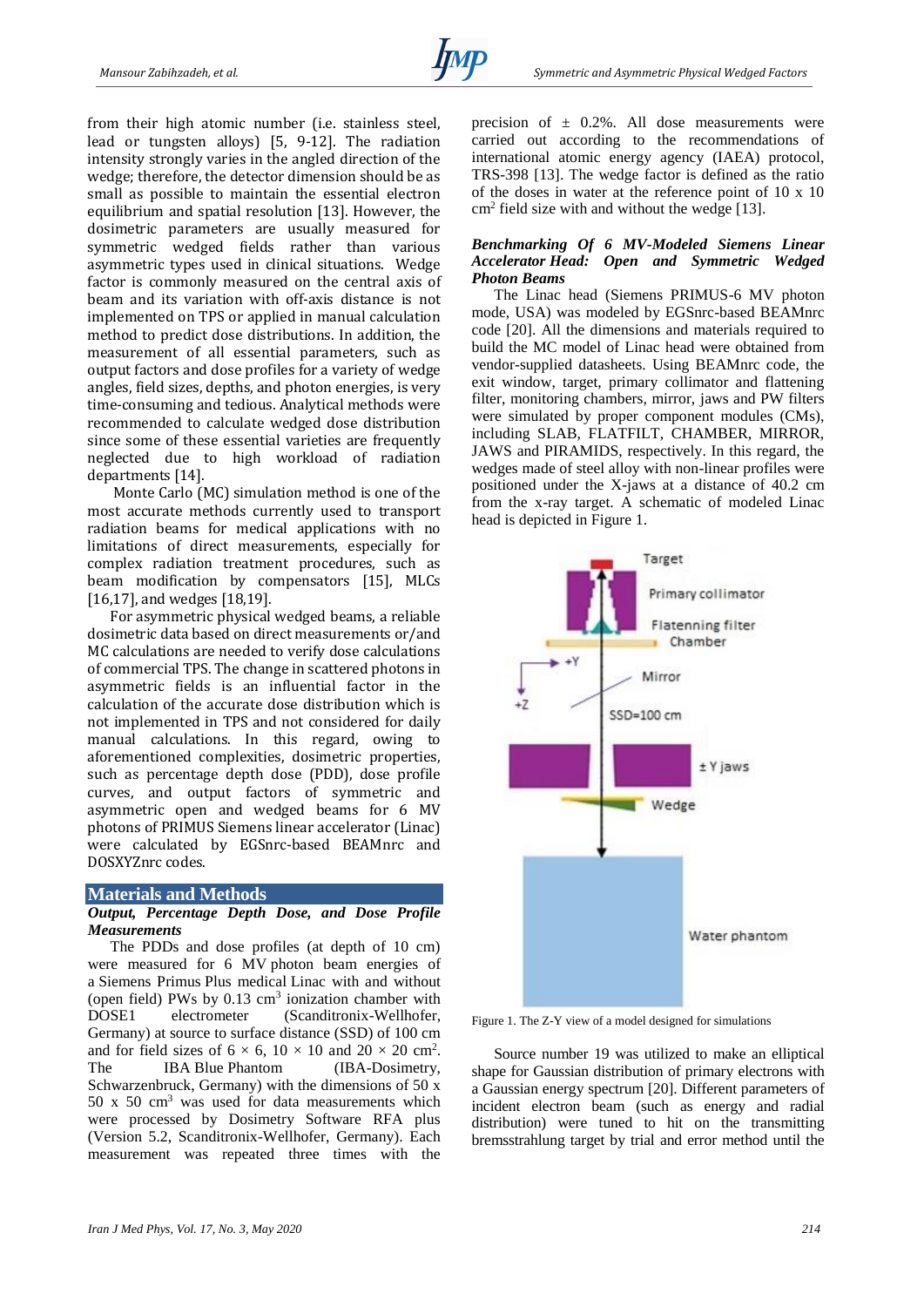attainment of an ideal matching between measured and calculated PDDs , as well as dose profile curves. The phase space files for each mode were generated at the SSD plane (SSD  $= 100$  cm). The history number settings were dependent on the field size, e.g.  $100 \times 10^6$ ,  $50 \times 10^6$ ,  $20 \times 10^6$  for 6  $\times$  6, 10  $\times$  10 and 20  $\times$  20 cm<sup>2</sup> field sizes, respectively. The only reported data in this study was related to  $10 \times 10$  cm<sup>2</sup> field size. The global cutoff energy for photon and electron transport were set to 0.01 and 0.700 MeV, respectively. Moreover, directional bremsstrahlung splitting (DBS) technique was utilized with splitting number of 1000, SSD=100 and appropriate field size dependent radius in order to enhance simulation efficiency. Range rejection method with ESAVE=2 MeV for all components except from the target (where ESAVE=0.700 MeV) was also used to reduce running time.

The absorbed dose in defined voxels of water phantom with dimensions of 50 x 50 x 50 cm<sup>3</sup> was calculated using the DOSXYZnrc code. The voxel sizes for the calculated PDDs, in-line and cross-line dose profile curves were  $1 \times 1 \times 0.2$  cm<sup>3</sup>,  $0.2 \times 1 \times 1$  cm<sup>3</sup> and  $1 \times 0.2 \times 1$  cm<sup>3</sup>, respectively. Dose profile curves were measured and calculated at depth of 10 cm in water phantom. The off-axis variation of output factor (the ratio of absorbed doses at a reference depth of 10 cm with and without wedge) was investigated for Y direction (In-line) at SSD=100 cm.

All calculations were performed until the maximum statistically uncertainty of each detector was  $\lt$  %0.5 inside the field and  $\lt$  %1 outside the field. To reach this statistical uncertainty, the history number of  $4 \times 10^9$  was sampled from the recycled phase space files in DOSXYZnrc code. Simulated PDDs and profiles were obtained by STATDOSE interface and their consistencies with corresponding measurements were investigated by Gamma analysis test (acceptance criteria 3%/3mm). In addition, the photon fluence of generated phase space files was assessed by BEAM Data Processor (BEAMDP). Any other MC parameters were set to default values of EGSnrc. All MC runs were carried out in parallel on a server machine with 21 x 3.00 GHz CPU and 16 GB of RAM.

## *Monte Carlo Simulation of Asymmetric Open and Physical Wedged Photon Fields*

Two asymmetric  $10 \times 5$  cm<sup>2</sup> open fields were modeled by positioning of  $-Y$  jaw (for  $+Y$  asymmetric open field) or  $+Y$  jaw (for  $-Y$  asymmetric open field) aligned with the central axis of beam. Two asymmetric wedged fields were simulated by two common mounted 15˚ and 45˚ PWs aligned with the central axis of open beam. Firstly, the X and Y jaws were arranged to model the  $10 \times 10$  cm<sup>2</sup> field at SSD of 100 cm and then for  $+Y$ asymmetric wedged field (half beam in direction to thicker part of wedge) only the  $-Y$  jaw was positioned aligned with the central axis beam while +y jaw remained fix at its lateral distance. On the same note, for -Y asymmetric wedged field (half beam in direction to thinner part of wedge) only the  $+Y$  jaw was positioned aligned with the central axis beam, while -y jaw remained fix. For all of these asymmetric cases, the MC parameters were set as mentioned above.

## **Results**

## *Validation of Model 6 MV Siemens Linac Head*

The simulated incident electron beam to reach the best agreement between the measured and MC calculated was tuned with the mean energy of 6.2 MeV, the Gaussian energy spread with full width at half maximum (FWHM)  $=1$  MeV and the Gaussian spatial spread with FWHM  $=1.8$  mm. The rest of points have good consistencies between measured and calculated doses (gamma index  $\langle 1 \rangle$  except for build-up regions for PDDs and edge field for profiles. The maximum gamma index for wedged fields was about 1 for dose profile at water depth of 10 cm along the toe region of 45˚ wedge filter. It could originate from uncertainties surrounding geometrical vendor-supplied data regarding wedge's material and geometrical structures.

#### *Open Symmetric Field (Without Physical Wedges)*

The estimated gamma index demonstrated that the MC calculated and measured PDDs and dose profiles were revealed to be in good agreement for all investigated fields. Figure 2 only displays the data regarding  $10 \times 10$  cm<sup>2</sup> open field size.



Figure 2. Comparison of the MC calculated and measured a) PDDs and b) dose profile curves for  $10 \times 10 \text{ cm}^2$  open field size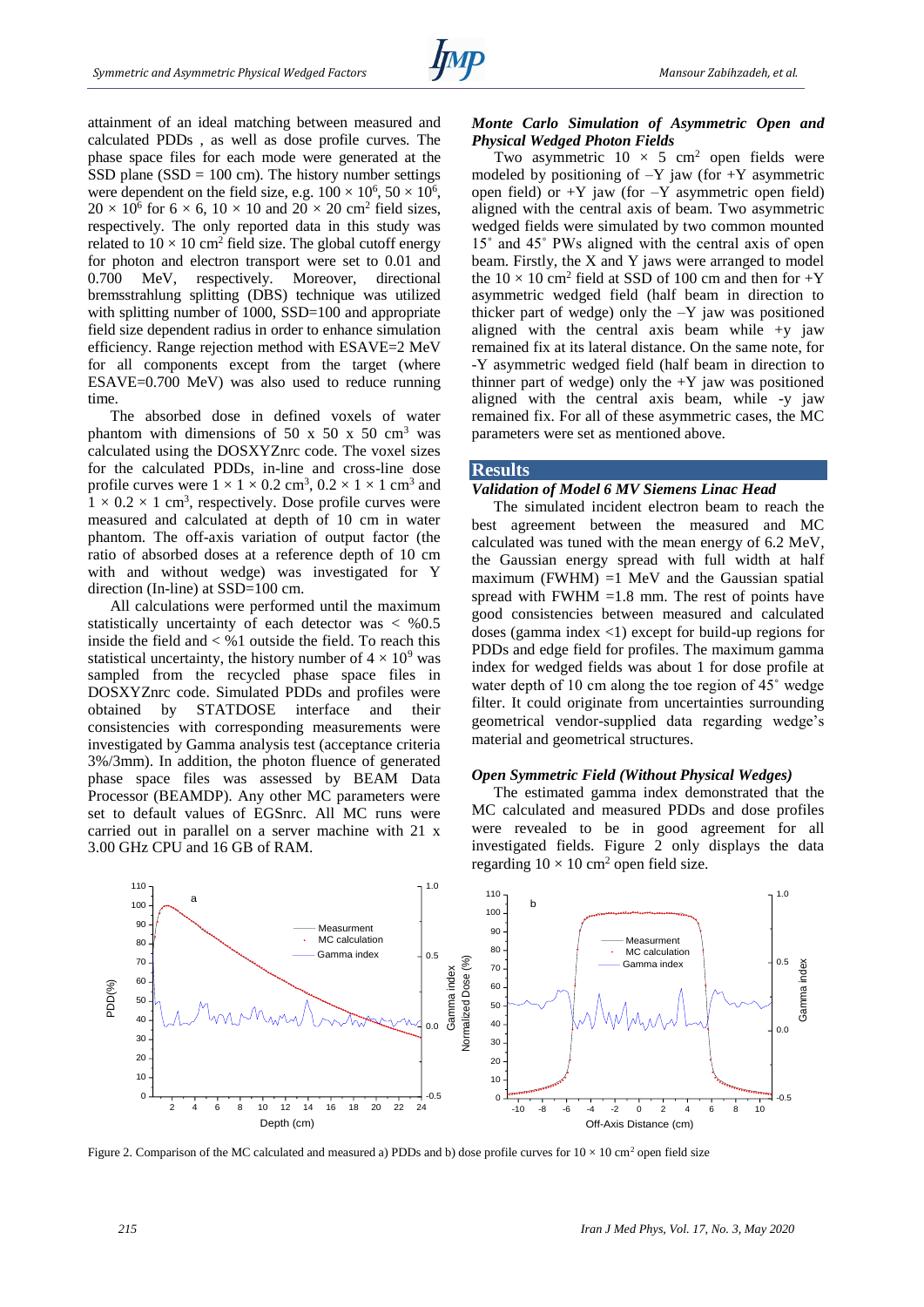

Figure 3. Comparison of the MC calculated and measured dose profile curves for a  $10 \times 10$  cm<sup>2</sup> field size of a) 15° PW and b) 45° PW



Figure 4. In-line Photon fluences for open field and for 15 $^{\circ}$  and 45 $^{\circ}$  physical wedged fields of 10 x 10 cm<sup>2</sup> at SSD=100 cm. Each off-axis photon fluence profiles are normalized per incident electron on target



Figure 5. The MC calculated dose profile curves for symmetric and asymmetric of open and 15˚ and 45˚ wedged fields. All dose profile curves were normalized to the central axis dose of symmetric open (standard)  $10 \times 10$  cm<sup>2</sup> field size

Table 1. Calculated dose for symmetric/asymmetric open and wedged fields and related wedge factors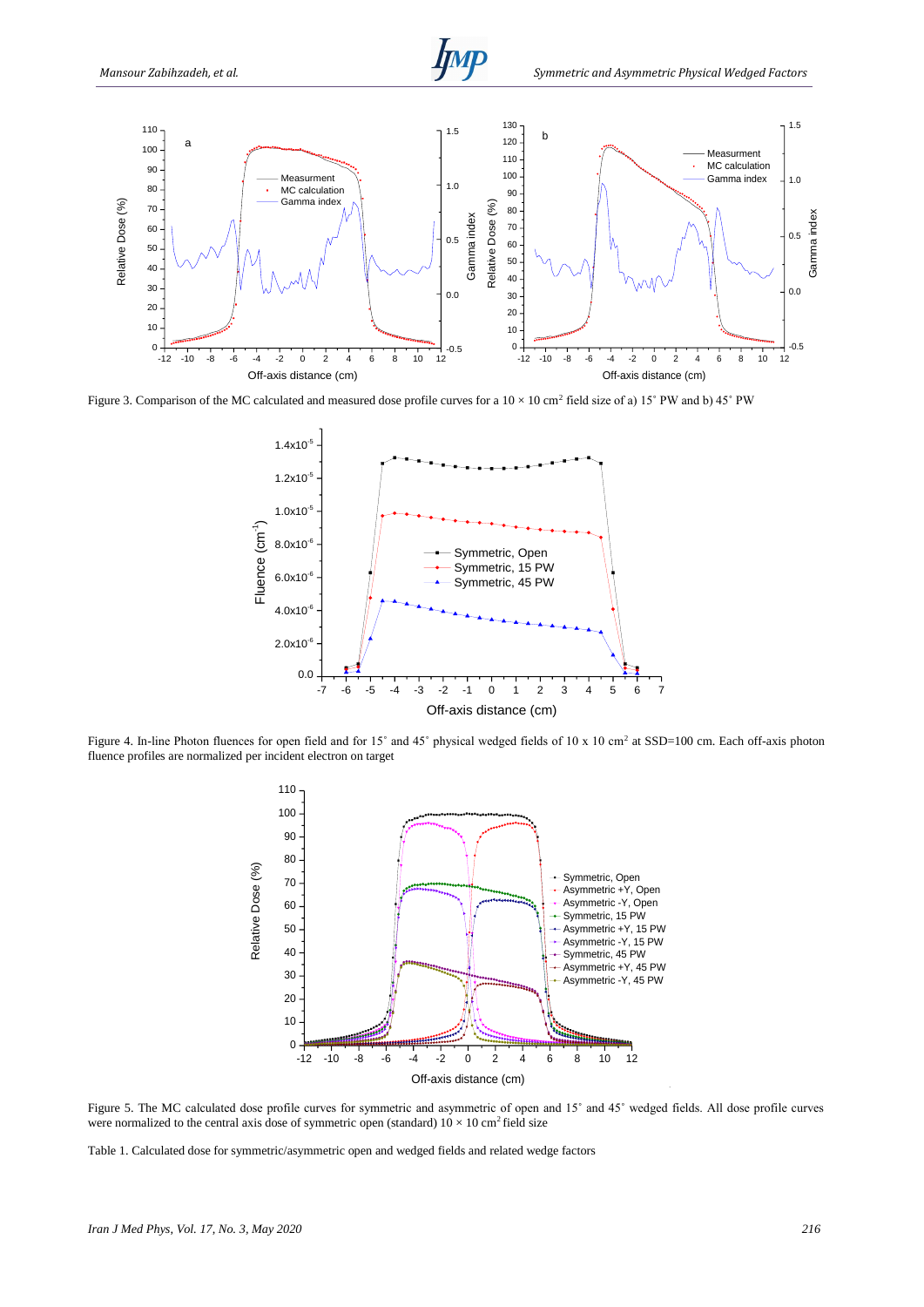|                         | Position of calculated dose (cm) | Dose (Gy per incident particle) | Wedge Factor |
|-------------------------|----------------------------------|---------------------------------|--------------|
| Symmetric, 15 PW        | (0,0,10)                         | 5.57E-17                        | 0.687        |
| Asymmetric $+Y$ , 15 PW | $(0, +2.5, 10)$                  | 5.06E-17                        | 0.658        |
| Asymmetric -Y, 15 PW    | $(0,-2.5,10)$                    | 5.40E-17                        | 0.703        |
| Symmetric, 45 PW        | (0,0,10)                         | 2.48E-17                        | 0.307        |
| Asymmetric $+Y$ , 45 PW | $(0, +2.5, 10)$                  | $2.12E-17$                      | 0.276        |
| Asymmetric -Y, 45 PW    | $(0,-2.5,10)$                    | 2.65E-17                        | 0.345        |
| Symmetric, open         | (0,0,10)                         | 8.09E-17                        | ۰            |
| Asymmetric $+Y$ , Open  | $(0, +2.5, 10)$                  | 7.68E-17                        | ۰            |
| Asymmetric -Y, Open     | $(0,-2.5,10)$                    | 7.68E-17                        |              |

The differences between measured and simulated PDDs especially for the first build up depths can be attributed to the measurements uncertainties which could be affected by the inherent volume of the ion chamber [21], as well as electron contaminations [22]. The maximum relative error was observed for dose profile at the farthest lateral distance of 11 cm off-axis. These negligible differences may be sourced from inaccurate vendor-supplied data or/and the non-ideal tuning of incident electron beam parameters since it is a time-consuming process.

## *Symmetric Physical Wedged Field*

The 15° and 45° PWs mounted on Siemens Primus Linac head were simulated and validated by comparing the MC calculated and measured dose profile curves for  $10 \times 10$  cm<sup>2</sup> symmetric field size. The MC calculated and measured dose profile curves for symmetric wedged field are depicted in Figure 3. Apart from the above discussed reasons, there are negligible discrepancies at off-axis distances related to the two ends of each wedges that may originate from some uncertainties surrounding the mass compositions of wedges or/and their multi part dimensions. The calculated gamma index displayed good agreement between shifted dose profiles of MC calculations and measurements.

In-line Photon fluences for open ,15˚, and 45˚ physical wedged fields with resolution of 5 mm were calculated for 10 x 10  $\text{cm}^2$  field size at SSD=100  $\text{cm}$ through the analysis of phase space files using (BEAM Data Processor) BEAMDP. The curves of in-line Photon fluences for open field and physical wedged fields are presented in Figure 4. The total photon fluence inside the 15˚ and 45˚ physical wedged fields decreases to 71.6% and 27.7% of open field, respectively.

## *Asymmetric Physical Wedged Field*

The variations of normalized dose with off-axis distance for symmetric and asymmetric of open and wedged beams were calculated and displayed in Figure 5. Table 1 displays the quantitative value of wedge factors and absorbed doses at determined points calculated for several symmetric and asymmetric open and wedged fields.

## **Discussion**

The output factors on the central axis of symmetric wedged beams decrease to 0.687 and 0.307 for 15˚ and 45˚ PWs, respectively, that is in good agreement with the previously reported measured of 0.675 and 0.312. These agreements are also comparable with the results indicated in other studies [19, 23,24].

The photon fluence is almost uniform across the open field, while it continuously decreases from the toe to the heel region of wedged field due to more attenuation of beam at the higher thickness of heal side, compared to toe side across the photon beam width (Figure 4). As expected, the increase in PW angle increase the beam attenuation and results in a steeper dose profile. The same trend was also observed in a study conducted by Geraily et al. [25]. The presence of PWs in beam line increases the average energy of beam that is known as beam hardening effect of PWs. The average energy of photon for toe, center, and heel regions were 1.62, 1.57, and 1.62 MV for open field ; 1.85, 1.92 and 1.91 MV for 15°PW; and 2.16, 2.31 and 2.35 MV for 45° PW, respectively. As anticipated, the hardening effect of PW was found to be higher for the thicker part and increased with PW angle that is consistent with previous reported data [18, 23]. In addition, this hardening effect of wedge filter markedly affects dosimetric properties of beam. In this regard, Biglari et al. reported that variation of scatter factor  $(S_C)$ in open and wedged fields had the maximum deviation of 0.9% and 6.8% and minimum of 0.4% and 2.7% for 30° and 60° angles of wedge, respectively [26]. The results of another study performed by Mohammadkarim et al. confirmed that accurate dose delivery with externally wedged photon beams by external diode dosimeters requires the estimation of exit surface dose correction factors in various wedge angles. The deviation of off-axis wedge correction factors of the exit surface wedged fields from the central axis factor may be as large as  $\pm 10\%$  at the evaluated depths [27]. The variation of these correction factors could be attributed to different beam modulation due to beam passing from different thickness of wedge across the beam line.

Figure 5 demonstrates that output factors for unshielded regions of asymmetric open beams are lower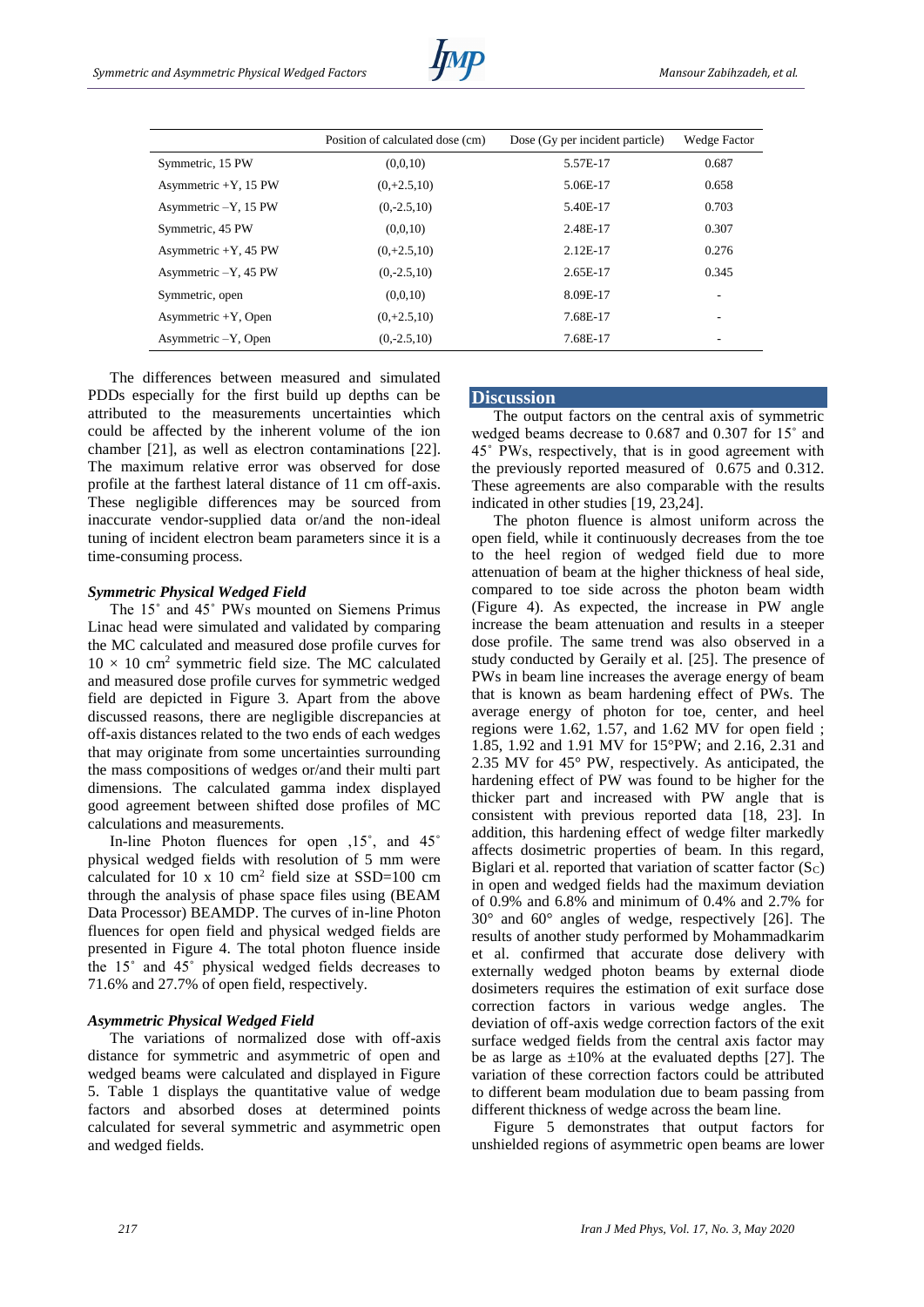than symmetric open beams and steadily falloff at the nearer distances from the field edge probability due to the lack of scattered photons from the shielded regions in water phantom. The output factors markedly decrease when wedge filters are located across the incident beam (symmetric PWs) due to beam hardening effect of PW and increase the wedge angle intensify this effect [9, 28, 29]. While wedge factor is measured only on the central axis of beam for the calculation of dose distribution, the output factors decrease gradually from the toe side to the heal part of wedges owing to different attenuation of beam across the wedge. Khan attempted to formalize the output factors of symmetric and asymmetric wedged beams and discussed that the scatter factor for the asymmetric collimation are to be the same as for the symmetric collimation since they are basically a function of collimator opening [30]. Furthermore, there exist other parameters affecting output factor which must be taken into account when calculating isodose distributions and monitor unit (MU). Moreover, Niroomand-Rad et al. and Kemikler reported that wedge factor for symmetric and half-collimated asymmetric jaw setting depends on depth and field size and this dependence is a function of beam energy, as well as the design of the treatment head and PWs [31,32].

Output factors of asymmetric wedged beam are always lower than those of symmetric wedged beam, especially at adjacent distances to field edges that must be considered in the accurate calculation of dose, comparable to symmetric and asymmetric open fields. As depicted in Figure 5 and Table 1, decreased output factors especially at adjacent regions of asymmetric open and wedged field edges resulted in decreased dose profiles and consequently an unacceptable cold spot at the target volume.

## **Conclusion**

The presence of a physical wedge across the beam line led to a decrease in photon fluence and beam hardening. The output factor for asymmetric wedged fields was found to be lower, compared to corresponding symmetric open and wedged fields, particularly at field edges. Furthermore, lack of scattering photons near the half beam edges resulted in dose falloff at these regions where overestimated by treatment planning system and led to cold spots at target volume.

# **Acknowledgment**

This study was extracted from a MSc thesis by Mahbube Fadaei and supported financially by the Research Affairs of Ahvaz Jundishapur University of Medical Sciences, Ahvaz, Iran (Grant number: B-9466).

## **References**

1. ICRU. Report 50: Prescribing, recording and reporting photon beam therapy. Bethesda, MD: International Commission on Radiation Units and Measurements, 1993.

- 2. Muren LP, Hafslund R, Gustafsson A, Smaaland R, Dahl O. Partially wedged beams improve radiotherapy treatment of urinary bladder cancer. Radiother Oncol. 2001; 59(1):21-30.
- 3. Prabhakar R, Julka PK, Rath GK. Can field-in-field technique replace wedge filter in radiotherapy treatment planning: a comparative analysis in various treatment sites. Australas Phys Eng Sci Med. 2008; 31(4):317-24.
- 4. Vinagre FL, Simoes PC, Rachinhas PJ. Omni-wedge technique for increased dose homogeneity in head and neck radiotherapy. Physica medica. 2009; 25(3):154-9.
- 5. Pasquino M, Casanova Borca V, Tofani S, Ozzello F. Verification of Varian Enhanced Dynamic Wedge implementation in masterplan treatment planning system. J Appl Clin Med Phys. 2009; 10(2):2867.
- 6. Kowalik A, Litoborski M. Multienergetic verification of dynamic wedge angles in medical accelerators using multichannel linear array. Rep Pract Oncol Radiother. 2013; 18(4):220-34.
- 7. Ansari S, Satpathy S, Paul S.Dose Distribution Analysis of Rapid Arc and Intensity Modulated Radiotherapy Plan in Head and Neck Cancer. IJMP. 2019; 16(2):139-44.
- 8. Farhood B, Bahreyni Toossi MT, Soleymanifar S. Assessment of Dose Calculation Accuracy of TiGRT Treatment Planning System for Physical Wedged fields in Radiotherapy. IJMP. 2016; 13(3):146-53.
- 9. Muhammad W, Maqbool M, Shahid M, Hussain A, Tahir S, Matiullah, et al. Assessment of computerized treatment planning system accuracy in calculating wedge factors of physical wedged fields for 6 MV photon beams. Phys Med. 2011; 27(3):135-43.
- 10. Fontanarosa D, Orlandini LC, Andriani I, Bernardi L. Commissioning Varian enhanced dynamic wedge in the PINNACLE treatment planning system using Gafchromic EBT film. Med Phys. 2009; 36(10):4504-10.
- 11. Salomons GJ, Kerr AT, Mei X, Patel D. The accuracy of MU calculations for dynamic wedge with the Varian's Anisotropic Analytical Algorithm. Med Phys. 2008; 35(10):4289-91.
- 12. Caprile PF, Venencia CD, Besa P. Comparison between measured and calculated dynamic wedge dose distributions using the anisotropic analytic algorithm and pencil-beam convolution. J Appl Clin Med Phys. 2007; 8(1):47-54.
- 13. Andreo P, Burns DT, Huq MS, Kanai T, laitano F, Symth VG, et al. IAEA; TRS-398: Absorbed dose determination in external beam radiotherapy: An International code of practice for dosimetry based on standards of absorbed dose to water. Vienna: IAEA: international atomic energy agency. 2000; 10: 46-80.
- 14. Behjati M, Sohrabpour M, Shirmardi SP, Mosleh-Shirazi MA, Bouzarjomehri F. Calculation of wedged dose distributions using an analytical method. IJMP. 2018;15(Special Issue-12th. Iranian Congress of Medical Physics):105.
- 15. Hideki F, Nao K, Hiroyuki H, Hiroshi K, Haruyuki F. Improvement of dose distribution with irregular surface compensator in whole breast radiotherapy. JMP. 2013; 38(3):115-9.